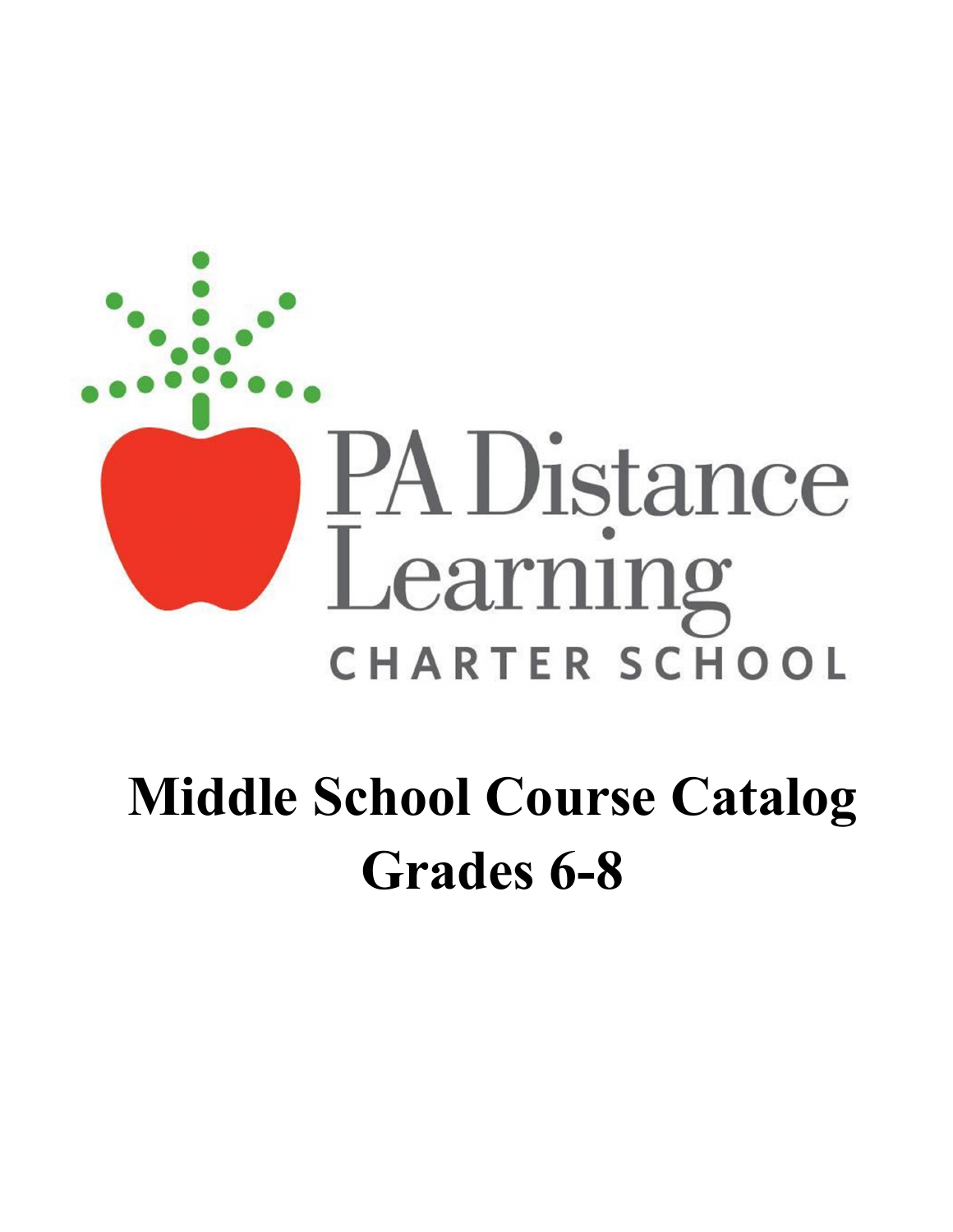Welcome to Middle School, grades 6, 7 and 8! At PA Distance Learning, we use a blended learning model, which students are expected to attend live-learning sessions and also work independently to complete asynchronous lessons that are assigned daily for each course. Pennsylvania public school regulations require every middle school student to spend a minimum of 5.5 hours on their academics each school day, which equates to spending approximately 45 minutes completing daily lessons in each class.

# **6th Grade Courses**

# **6th Grade English Language Arts**

Course length: Full-year

Curriculum Resource: *McGraw Hill - Study Sync* 

The Sixth Grade English Language Arts curriculum takes students through literary and nonfiction texts that explore individuals facing crucial decisions, learning from their responses, and becoming a better version of them. Students will develop a rich vocabulary, enhancing their knowledge of sentence structure and grammar. Reading comprehension strategies, text-based analysis, and various types of writing techniques are employed throughout the year. Students will also take part in two novel studies, *Walk Two Moons* by Sharon Creech and *Freedom Walkers: The Story of the Montgomery Bus Boycott* by Russell Freedman.

## **6th Grade Mathematics**

Course length: Full-year

#### Curriculum Resource: *Zearn*

Sixth Grade Mathematics is about connecting ratio and rate to whole number multiplication and division and using concepts of ratio and rate to solve problems; completing understanding of division of fractions and extending the notion of number to the system of rational numbers, which includes negative numbers; writing, interpreting, and using expressions and equations; and developing understanding of statistical thinking.

## **6th Grade Science**

Course length: Full-year

Curriculum Resource: *Mosa Mack*

In Sixth Grade Science, students will use interactive tools and technology to gain a better understanding of the world around them. Students will focus on physical and earth sciences with main concentrations on astronomy, forces and motion, and earth structure. Students will explore objects in space, forces, movement, Newton's laws of energy, electricity, and magnetism. Additionally students will also explore various earth systems, rocks, minerals, plate boundaries, earthquakes, and volcanoes.

## **6th Grade Social Studies**

Course length: Full-year Curriculum Resource: *Savvas MyWorld*

In Sixth Grade Social Studies, students will investigate various ancient civilizations that originated from the Old Stone Age through Ancient Rome. The ancient civilizations of Mesopotamia, Egypt, Africa, India, China, Japan, and Greece are discussed including all aspects of their geography, culture, religion, leadership, trade, and development. Through these studies, students will be able to extend their learning beyond these ancient civilizations to have a greater understanding of the modern world.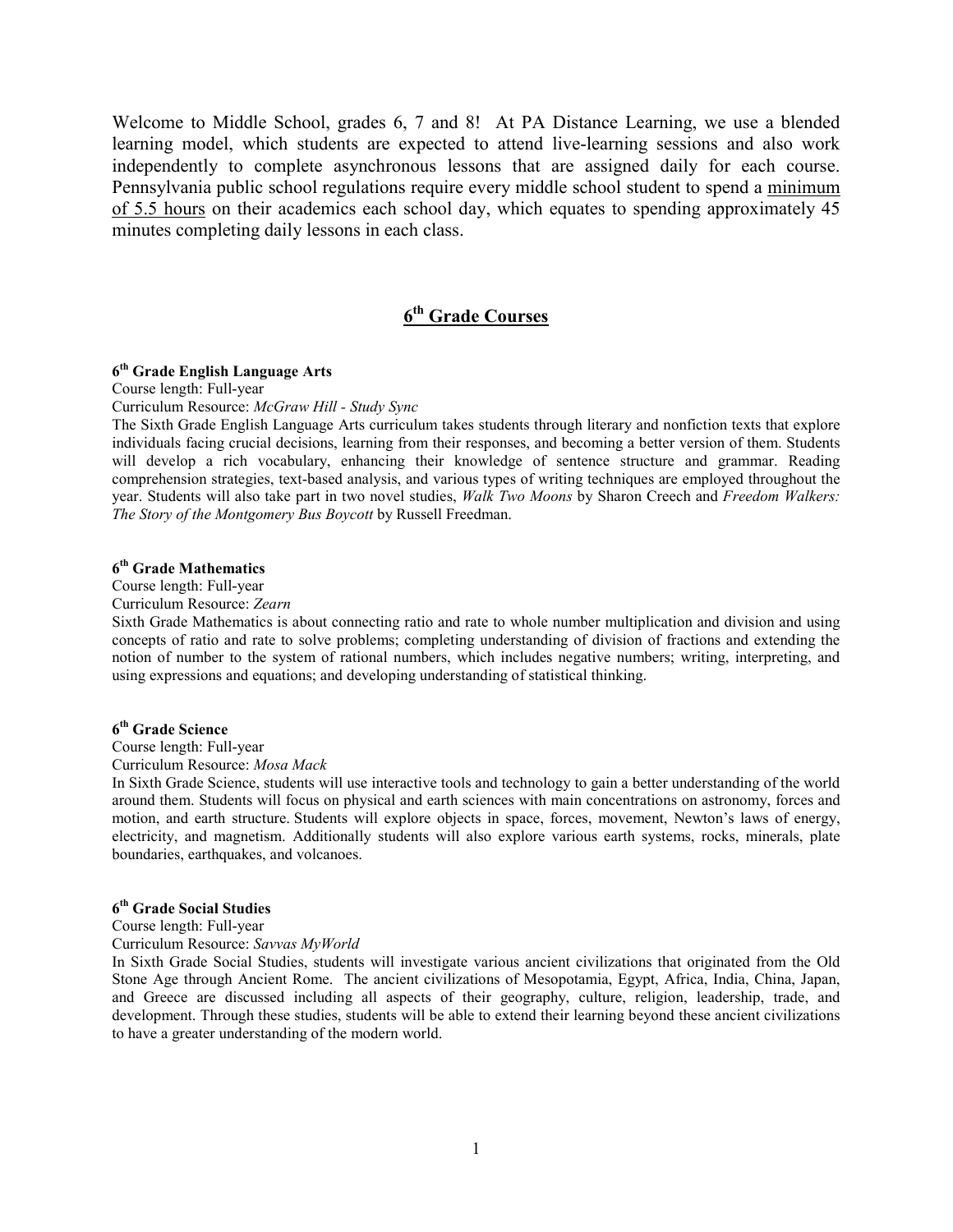## **6th Grade Music**

#### Course length: Semester

6th Grade Music is designed to cycle through four major topics of music history, international music, composition and theory and music technology. As these fields are in higher demand in the workforce, we are excited to offer engaging course material for students to engage in and research. In Sixth Grade, we discover Early Music up the 1400's and the Renaissance (1400-1600) are introduced to the musical structure of South America and its culture, an introduction to Music Theory notation and scales and finally an exciting exploration of Music Technology' how it is used currently and its history. This course is set up for students to engage in productive group work, create interdependence in small tasks, and ensure individual success.

## **6th Grade Visual Art**

#### Course length: Semester

 $6<sup>th</sup>$  Grade Visual Art is designed to continue building upon the elements and principles of visual art through drawing, painting and sculpting, while also engaging in aesthetic and critical analysis. Students will explore artistic expression by reviewing their portfolio, writing artist statements and completing a self-portrait. Additionally, students will learn about how visual art and other subjects are connected, and will explore careers in the visual arts. Students will have the opportunity to exhibit their work.

#### **6th Grade Health and Wellness**

#### Course length: Full-year

#### Curriculum Resource: *McGraw Hill Teen Health Courseware*

Throughout the Health and Wellness course, students will be engaged in lessons focused on the following categories: concepts of health, healthful living, safety and injury prevention, physical activity and concepts, principles and strategies of movement. To meet the physical activity standards, the students are responsible for engaging in daily physical activities by completing a weekly fit log. This approach makes fitness very personal and individualized while giving the students the freedom to choose their own fitness activities. Units of study include: Introduction to Health & Wellness, Importance of Physical Education, Presidential Youth Fitness Program, Basic Movements, Endocrine System, My Plate, Circulatory System, Healthy Life, Drugs, Alcohol, Emergencies, Emotional Health, and Manipulation Movements.

## **6th Grade Introduction to Programming 2**

Course Length: Full-year

#### Curriculum Resource: *CodeHS*

Throughout this CodeHS course, students will learn the basics of programming by writing code and creating programs that solve problems. The programming language students will be using in this course is Python. Students will learn Python commands, functions, for loops, variables, comments, parameters, If/Else statements, and top down design. Students will be required to engage in a live learning class with a teacher and peers to enhance their understanding of all the learned concepts and skills. Students will be required to work independently in CodeHS throughout the week to remain on pace with course concepts.

## **6th Grade Homeroom**

#### Course Length: Full-year

Students enrolled in 6th grade homeroom will be demonstrating mastery of the foundations of career readiness/ life skills. Students will be taught lessons by a certified school counselor in regards to distinguishing between types of behavior related to bullying, creating and completing S.M.A.R.T goals, analyzing all aspects of respect, growth mindset, learning and applying the 12 concepts of kindness, conflict resolution in various relationships, and test taking strategies.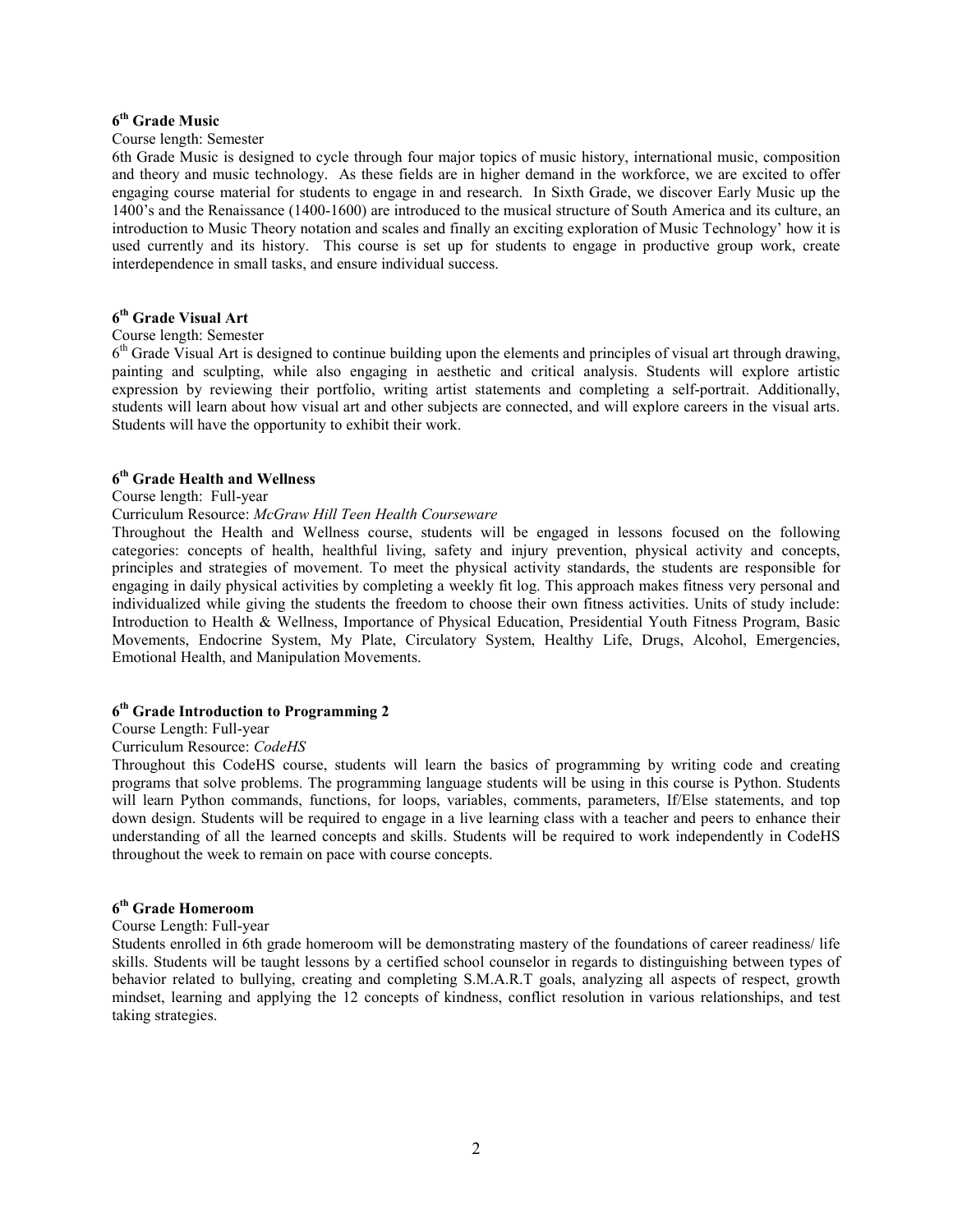# **7th Grade Courses**

## **7th Grade English Language Arts**

Course length: Full-year

Curriculum Resources: *StudySync*

In  $7<sup>th</sup>$  grade English Language Arts, students will read literary and nonfictional texts, and practice close reading and analysis to delve deep into the interactive texts. The class will explore themes such as conflict, relationships, dreams, and change. A variety of creative projects, discussions, and activities will be used to assess comprehension and analysis skills. The novel *Stargirl* will also be read. Writing will also be a focus with students writing narratives, persuasive essays and completing a research project.

## **7th Grade Math**

Course length: Full-year

Curriculum Resource: *enVision Realize*

Seventh grade math offers a fun and exciting curriculum that builds and strengthens students' foundational math skills. Students in this course will have access to interactive curriculum and resources that help will help them demonstrate mastery. With a heavy focus on critical thinking, analysis, and real-world problem solving, students will begin with an expansion of their knowledge of the number system by studying rational number operations. They will analyze and apply proportional relationships and percent to solve real-world scenarios. Expressions and equations will be explored by means of translating, generating and solving problems on the topic, and students will learn about statistics and probability by drawing inferences about populations and the investigation of chance processes to develop, use, and evaluate probability models. Lastly, students will study geometry through drawing, constructing, describing and comparing geometric figures and solving real-world mathematical problems involving measurement.

## **7th Grade Science**

Course length: Full-year

#### Curriculum Resource: *Mosa Mack Science*

In  $7<sup>th</sup>$  grade science, students will explore concepts from life science, earth science and physical science throughout the year. The curriculum is phenomena and problem based, and focuses on the process of scientific inquiry. The scientific process and design thinking will be woven through the units of study. A variety of activities including in class demonstrations, hands on labs, collaborative group work, writing assignments, and projects will enhance the learning experiences in Middle School Science.

## **7th Grade Social Studies**

Course length: Full-year

#### Curriculum Resource: *Savvas MyWorld*

Seventh grade Social Studies examines the geography of the world and the great events in history shaped by it. Course topics include people, economy and culture, government, looking at the past, North America, South America, Central America, Ancient Greece and Rome, Middle Ages, Renaissance, Exploration, Revolution, Europe, Russia, West Africa, East Africa, North Africa, the near and far East, and Oceania. Students will build map skills, learn key events in world history, and practice critical thinking and writing skills as we travel the world together. Students will complete a variety of writing, reading, and critical thinking activities.

## **7th Grade Art**

## Course length: Semester

This elective course meets the Pennsylvania Art Standards for grades 7-8 and builds upon knowledge learned in K-6th grade art. Work in the course is primarily project based. Lessons are located in the course delivery*.* The course will continue to focus on the elements of art and principles of design as well as major art movements in history and significant artists of these movements. Guided practice, videos and quizzes will also support the subject matter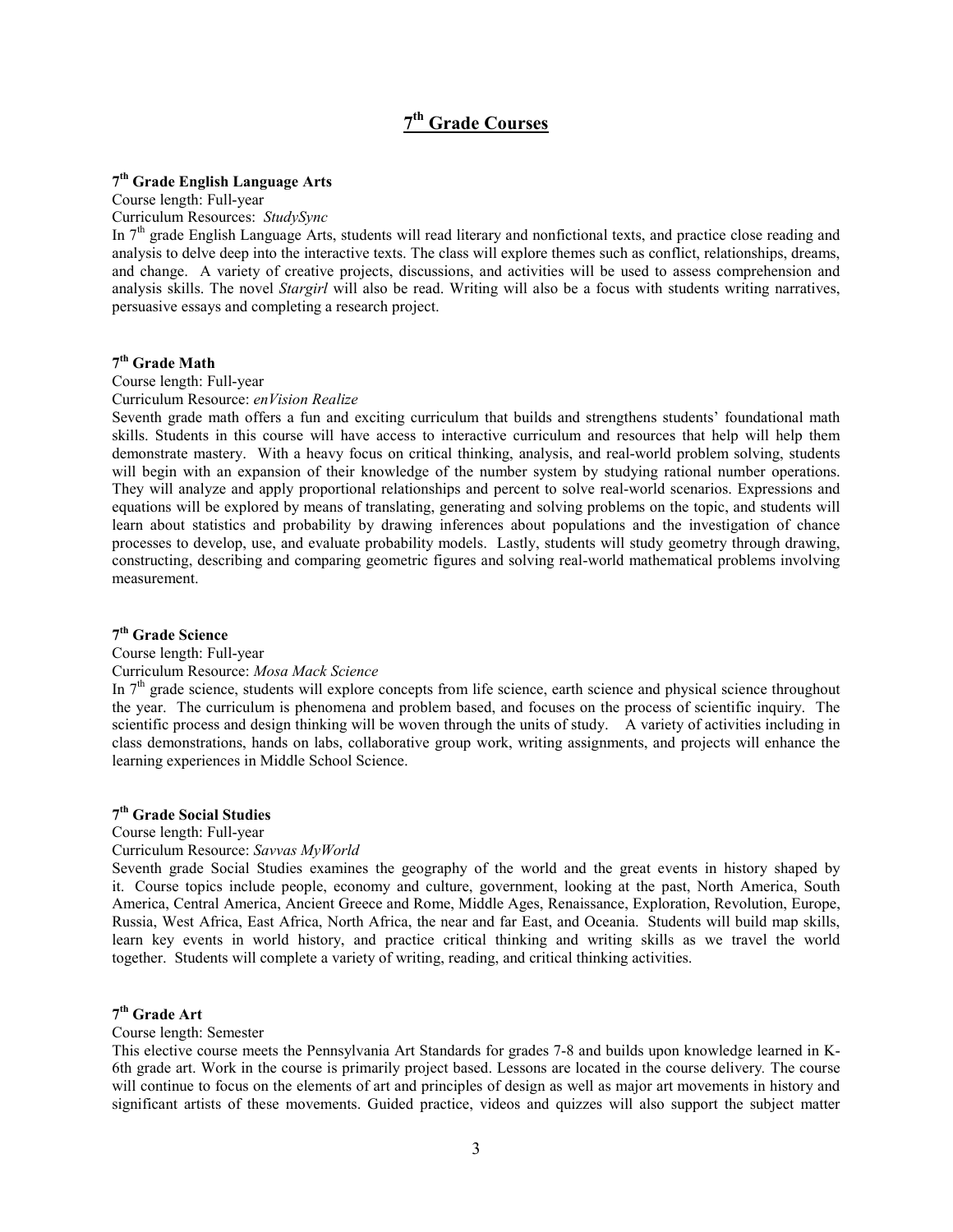taught through the online curriculum. This class requires daily work to be completed in order to be successful. Art supplies are provided to complete all assigned projects.

## **7th Grade Music**

Course Length: Semester

Music in this Seventh Grade elective course is designed to cycle through four major topics: Music History, International Music, Composition and Theory, and Music Technology. These fields are in higher demand in the workforce. In 7th grade, students discover and research the Baroque Period 1600 to 1750 and the Classical Period 1750-1830. Students are also introduced to the musical structure of Africa and its culture, an introduction to Music Theory scales, modes and intervals, an exciting exploration of Music Technology, and, finally, the physics behind the sounds and the studios in which they are made.

#### **7th Grade Computing Ideas**

Course length: Full-year

Curriculum Resource: *Code HS*

This elective course is a first computer science course introducing the basics of programming with Karel the Dog, the basics of designing a web page, and how information and images are represented with computers. With a unique focus on creativity, problem solving and project based learning, the course also gives students the opportunity to explore several important topics of computing using their own ideas and creativity and develop an interest in computer science that will foster further endeavors in the field.

## **7th Grade Health and Wellness**

Course length: Full-year

#### Curriculum Resource: *McGraw Hill Teen Health*

In 7th Grade Health and Wellness, students will focus on gaining a greater awareness about what constitutes their physical, mental, and social wellbeing. Students will be provided knowledge and skills that will enable them to make responsible decisions and maintain a healthy lifestyle, which benefits adolescents in all aspects of their growth and learning. Work in this course will meet PA Academic Standards for Health, Safety and Physical Education with age appropriate topics such as concepts of health, healthful living, safety and injury prevention and principles and strategies of movement. In addition, students will focus on completing the Presidential Youth Fitness Program to assess their overall fitness levels, as well as, engage in daily physical activity by completing a Weekly Fit Log.

#### **7th Grade Homeroom**

Course length: Full-year

Required for  $7<sup>th</sup>$  grade level students, this course is co-taught with teachers and the  $7<sup>th</sup>$  grade school counselor. School Counselors and teachers will facilitate lessons and discussions promoting students' social and emotional learning (SEL). Topics such as anxiety, decision making, self-esteem, healthy relationships, positive thinking, bullying, digital safety, communication skills and other topics that follow the ASCA (American School Counseling Association) national model will be presented and discussed. Teachers and counselors will foster relationship building and create a shared sense of community through all of the unique backgrounds, experiences and interests of the students. Homeroom sessions will also include activities to promote positive school behaviors (the Core 4: attendance, organization, self-advocacy, and independence), discuss Digital Citizenship, examine Financial Literacy, and explore Career Education and Work. Homeroom teachers and counselors will ensure that all students create annual goals and have a documented career plan (Student Annual Goal Sheets).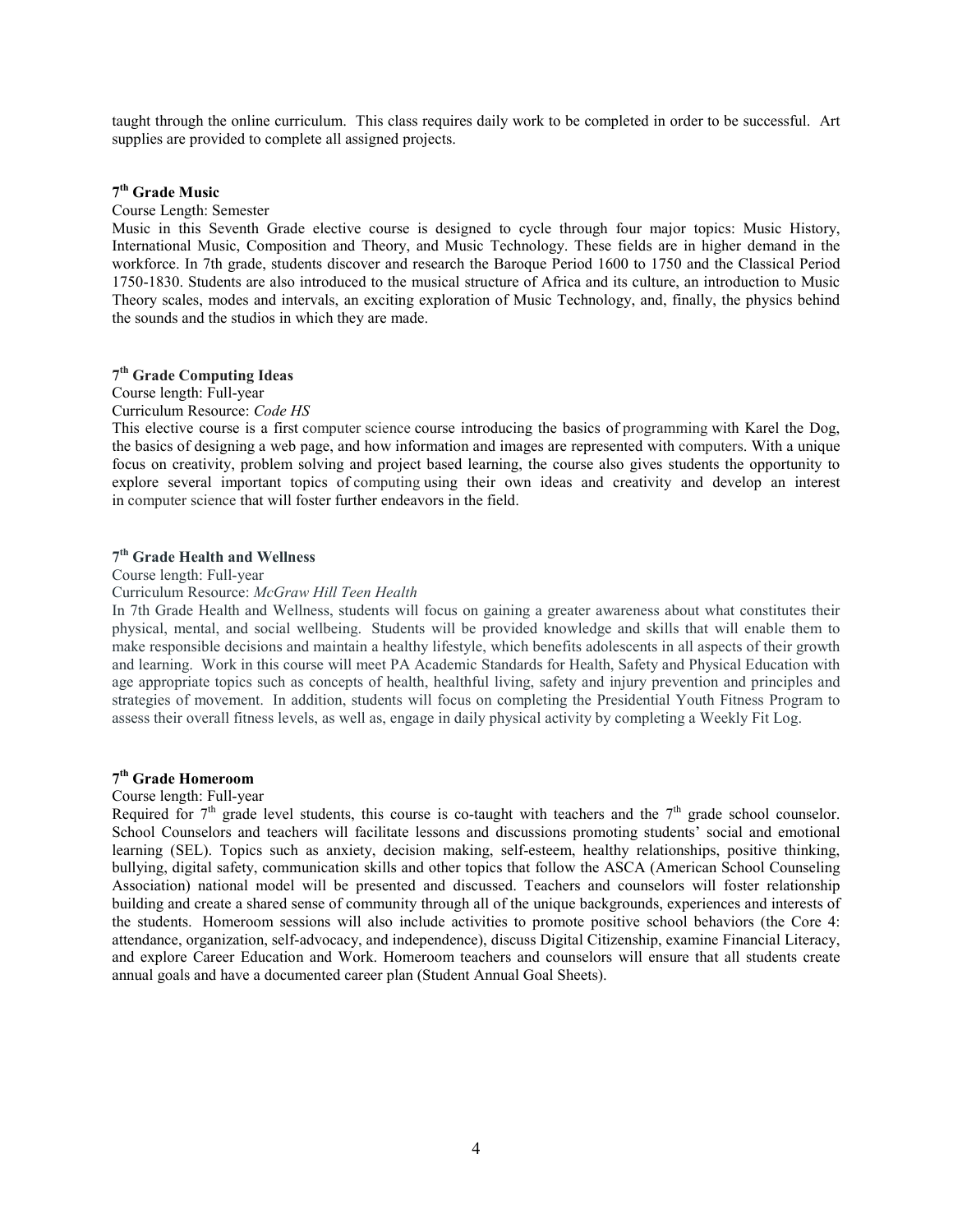# **8th Grade Courses**

## **8th Grade English Language Arts**

Course length: Full-year Curriculum Resource: *StudySync*

 $8<sup>th</sup>$  English Language Arts focuses equally on both reading and writing skills. The course builds upon previously learned skills and serves to prepare students for high school level English courses. Students use an interactive textbook to read fiction, non-fiction, poetry and the novel *The Outsiders* by S.E. Hinton. The writing portion of the course includes creative, informative and persuasive essays. We will also focus on PSSA preparation including textdependent analysis.

#### **8th Grade Math**

Course length: Full-year

Curriculum Resource: *enVision Realize*

In  $8<sup>th</sup>$  Grade Math, students will focus on pre-algebraic curriculum to help students prepare for Algebra I and high school math. Students in this course will explore all domains of math with a focus on critical thinking, analysis, and problem solving skills. Students will learn about ratios and proportional relationships, the number system, expressions and equations, functions, geometry, and statistics and probability. Throughout the school year, students will be given the chance to share mathematical dialogue with their peers.

#### **8th Grade Social Studies: American History**

Course length: Full-year

Curriculum Resource: *Savvas MyWorld*

This course is a survey of historical, cultural, political, economic, and institutional factors and events that have shaped United States history from colonization through the Reconstruction era following the Civil War. The course takes a chronological approach with an emphasis on major themes throughout history that have impacted the development of our nation. Additionally, students will analyze how continuity and change have influenced U.S history by evaluating the primary source and secondary documents. Throughout the year, students will compare the role that groups and individuals have played in the social, political, cultural, and economic development of the United States and the effects this change still has today.

## **8th Grade Science**

Course length: Full-year

Curriculum Resource: *Mosa Mack Science*

Our new middle school science curriculum consists of an integrated course at each grade level. Students will explore concepts from life science, physical science and earth science throughout the year. The curriculum is phenomena and problem based, and focuses on the process of scientific inquiry. The scientific process and design thinking will be woven through the units of study. Students will be engaged in class demonstrations, labs and activities to enhance their understanding of the key concepts.

## **8th Grade Health and Wellness**

Course length: Full-year

#### Curriculum Resource: *McGraw Hill Teen Health*

Throughout the Health and Wellness course, students will be engaging in lessons that focus on the following categories: concepts of health, healthful living, safety and injury prevention, physical activity and concepts, principles and strategies of movement. To meet the physical activity standards, students are responsible for engaging in daily physical activities by completing a weekly fit log. This approach makes fitness very personal and